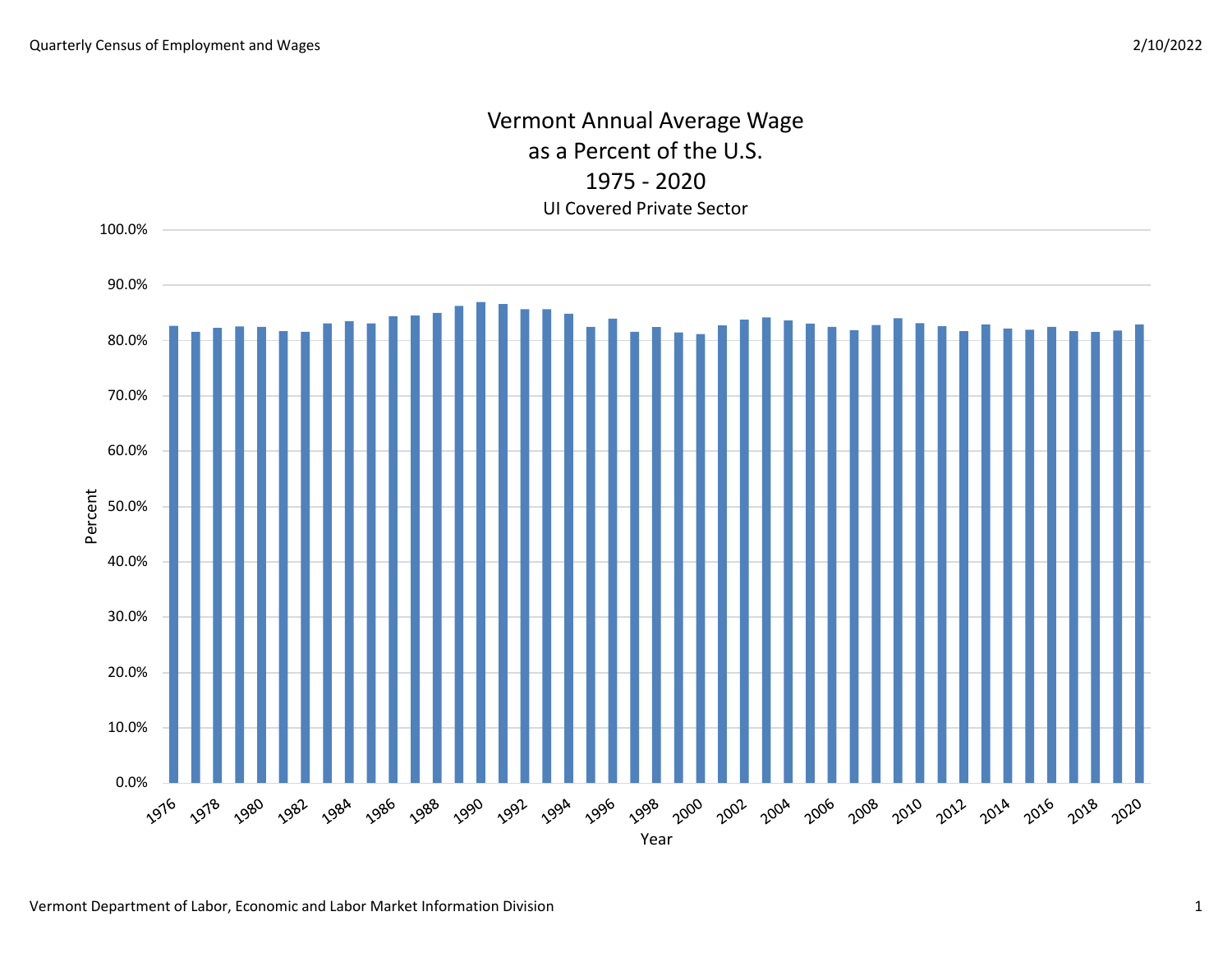## Annual Average Wage

## United States and Vermont

1975 - 2020

| UI Covered Private Sector* |                     |          |              |  |  |
|----------------------------|---------------------|----------|--------------|--|--|
|                            | Annual Average Wage |          | VT           |  |  |
| Year                       |                     |          | as a percent |  |  |
|                            | US                  | VT       | of US        |  |  |
| 2020                       | \$64,247            | \$53,274 | 82.9%        |  |  |
| 2019                       | \$59,202            | \$48,426 | 81.8%        |  |  |
| 2018                       | \$57,198            | \$46,630 | 81.5%        |  |  |
| 2017                       | \$55,338            | \$45,207 | 81.7%        |  |  |
| 2016                       | \$53,515            | \$44,126 | 82.5%        |  |  |
| 2015                       | \$52,876            | \$43,346 | 82.0%        |  |  |
| 2014                       | \$51,296            | \$42,158 | 82.2%        |  |  |
| 2013                       | \$49,701            | \$41,226 | 82.9%        |  |  |
| 2012                       | \$49,200            | \$40,204 | 81.7%        |  |  |
| 2011                       | \$47,815            | \$39,491 | 82.6%        |  |  |
| 2010                       | \$46,455            | \$38,625 | 83.1%        |  |  |
| 2009                       | \$45,155            | \$37,949 | 84.0%        |  |  |
| 2008                       | \$45,371            | \$37,574 | 82.8%        |  |  |
| 2007                       | \$44,362            | \$36,323 | 81.9%        |  |  |
| 2006                       | \$42,414            | \$34,988 | 82.5%        |  |  |
| 2005                       | \$40,505            | \$33,648 | 83.1%        |  |  |
| 2004                       | \$39,134            | \$32,724 | 83.6%        |  |  |
| 2003                       | \$37,508            | \$31,571 | 84.2%        |  |  |
| 2002                       | \$36,539            | \$30,613 | 83.8%        |  |  |
| 2001                       | \$36,157            | \$29,920 | 82.8%        |  |  |
| 2000                       | \$35,347            | \$28,704 | 81.2%        |  |  |
| 1999                       | \$33,425            | \$27,235 | 81.5%        |  |  |
| 1998                       | \$31,798            | \$26,209 | 82.4%        |  |  |
| 1997                       | \$30,671            | \$25,021 | 81.6%        |  |  |
| 1996                       | \$28,626            | \$24,035 | 84.0%        |  |  |
| 1995                       | \$28,034            | \$23,122 | 82.5%        |  |  |
| 1994                       | \$26,534            | \$22,512 | 84.8%        |  |  |
| 1993                       | \$25,968            | \$22,244 | 85.7%        |  |  |
| 1992                       | \$25,624            | \$21,947 | 85.7%        |  |  |
| 1991                       | \$24,218            | \$20,974 | 86.6%        |  |  |
| 1990                       | \$23,262            | \$20,234 | 87.0%        |  |  |
| 1989                       | \$22,268            | \$19,212 | 86.3%        |  |  |
| 1988                       | \$21,649            | \$18,398 | 85.0%        |  |  |
| 1987                       | \$20,621            | \$17,433 | 84.5%        |  |  |
| 1986                       | \$19,745            | \$16,666 | 84.4%        |  |  |
| 1985                       | \$18,973            | \$15,767 | 83.1%        |  |  |
| 1984                       | \$18,178            | \$15,185 | 83.5%        |  |  |
| 1983                       | \$17,415            | \$14,469 | 83.1%        |  |  |
| 1982                       | \$16,643            | \$13,580 | 81.6%        |  |  |
| 1981                       | \$15,653            | \$12,791 | 81.7%        |  |  |
| 1980                       | \$14,358            | \$11,840 | 82.5%        |  |  |
| 1979                       | \$13,125            | \$10,834 | 82.5%        |  |  |
| 1978                       | \$12,082            | \$9,940  | 82.3%        |  |  |
| 1977                       | \$11,277            | \$9,199  | 81.6%        |  |  |
| 1976                       | \$10,559            | \$8,727  | 82.6%        |  |  |

Vermont Department of Labor, Economic and Labor Market Information Division 2